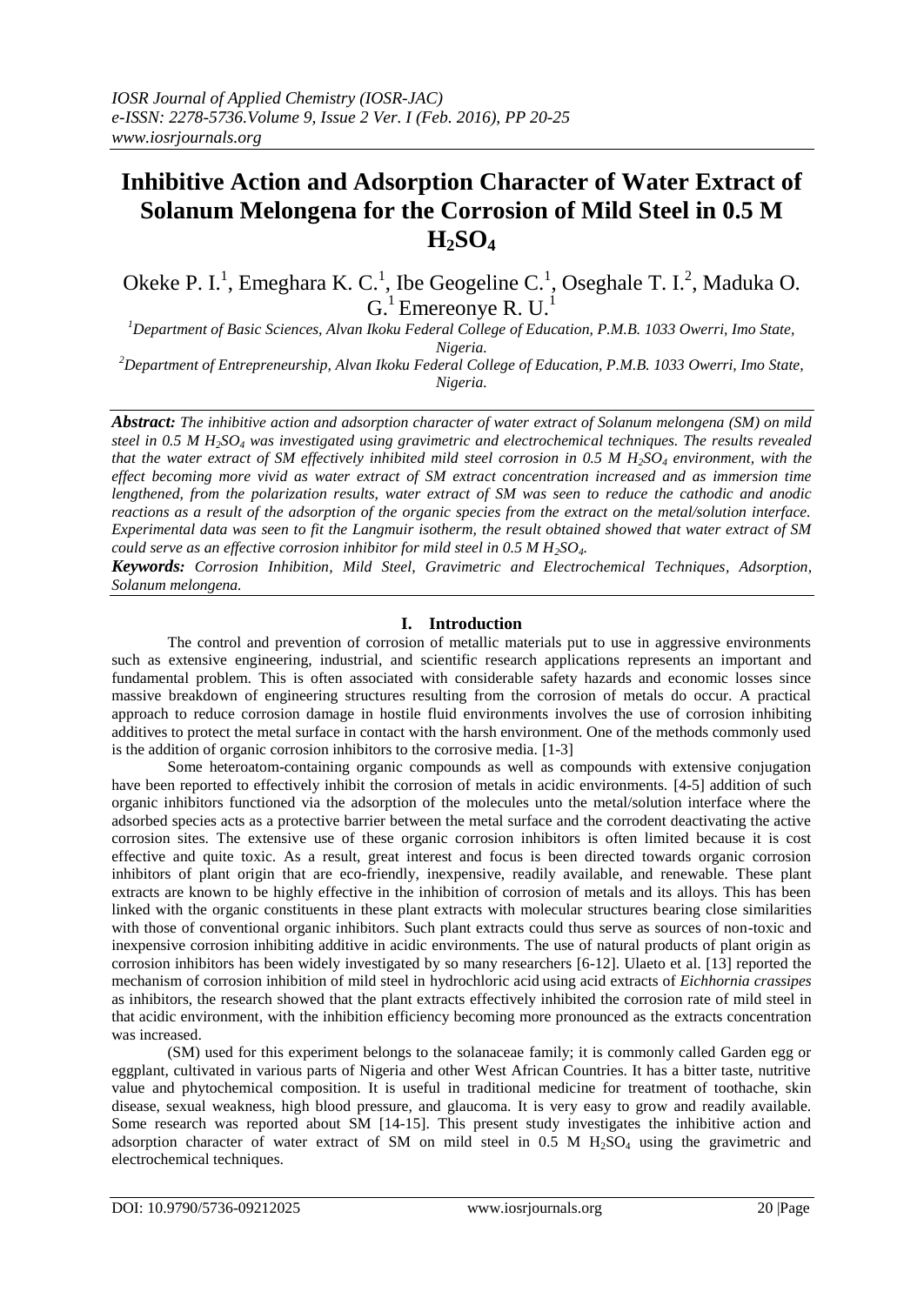## **II. Experimental Section**

## **1.1 Materials Preparation**

Mild steel used for these experiments had weight percentage composition as of carbon - 0.05: Manganese - 0.6, phosphorus - 0.36: silicon - 0.03; and the balance Fe, Each sheet had thickness of 0.14cm. The blank corrodent was  $0.5 M H_2SO_4$  solution. Stock solution of the plant extract were prepared by boiling weighed amount of the dried and ground leaves of (SM) in water under reflux for 3 h. The resulting solution was cooled to room temperature and triple filtered. The amount of plant material extracted into solution was quantified by comparing the weight of the dried residue with the initial weight of the dried plant material before extraction. Inhibitor test solutions were prepared in concentrations of 400 mg/L, 800 mg/L and 1600 mg/L respectively by diluting the stock solution with the aggressive solution.

#### **1.2 Gravimetric Experiments**

Test coupons of dimension  $3 \times 3 \times 0.14$ cm, were abraded using Silicon carbide paper (up to 1000 grit), rinsed with distilled water, dried in acetone and warm air, weighed and stored in moisture free desiccators prior to use, these were suspended using glass rods and hooks under total immersion conditions in 300ml beaker containing the test solution at room temperature. All tests were made in aerated and unstirred test solutions. In order to ascertain the weight loss with respect to time, test coupons were retrieved at 24 h intervals progressively for 96 h, to determine weight loss after prolonged period, another set was retrieved after 720 h. Immersed in 20% NaOH solution containing 200g/L of zinc dust, scrubbed with bristle brush, washed, dried and reweighed. The weight loss was taken as the difference between the initial and final weights of the coupons. Measurements were undertaken using a FAJA weighing balance of range 0.0001 to 200g. All the reagents used are of analytical grade, all test were run in triplicate to ascertain the reproducibility of the data with standard deviation ranging from 0 to 0.0006

#### **1.3 Electrochemical Measurements**

Metal samples for electrochemical measurements were machined into test electrodes of dimension of 1  $\times$  1 cm<sup>2</sup> and fixed in polytetrafluoroethylene (PTFE) rods by epoxy resin in such a way that only one surface of area 1 cm<sup>2</sup> was left uncovered. The exposed surface was cleaned using the procedure described above. Electrochemical experiments were conducted in a conventional three electrode glass cell of capacity 400 mL using a VERSASTAT 400 Complete DC Voltammetry and Corrosion System, with V3 Studio software. A graphite rod was used as the counter electrode and a saturated calomel electrode (SCE) was used as the reference electrode. The latter was connected via a Luggin's capillary. Measurements were conducted in aerated and unstirred solutions at the end of 1 h of immersion at  $30 \pm 1$  °C. Potentiodynamic polarization study was carried out in the potential range  $\pm 250$  mV versus corrosion potential at a scan rate of 0.333 mV/s. Each test was run in triplicate and the data showed good reproducibility.

#### **III. Results And Discussion**

#### **3.1 Gravimetric Results**



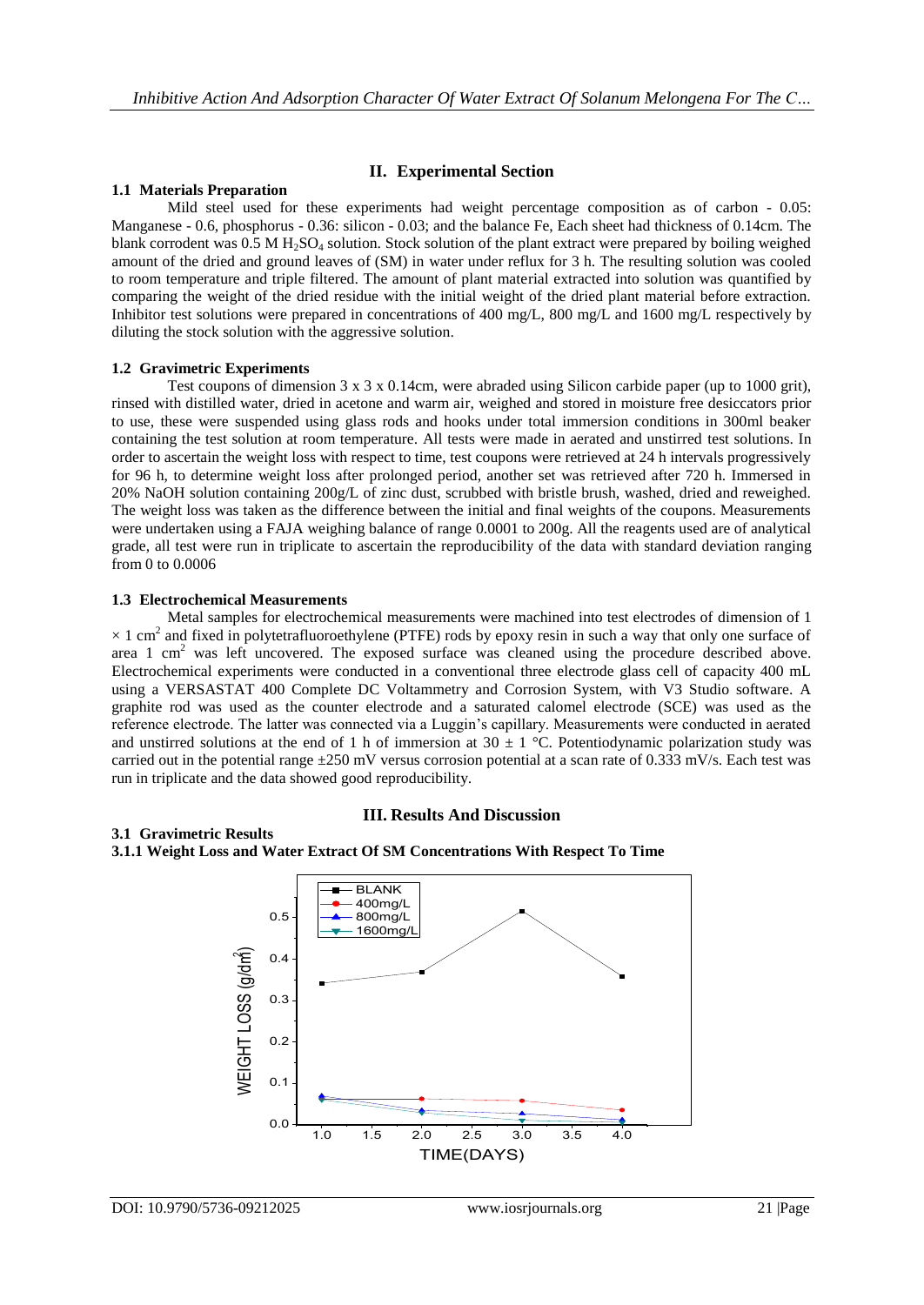Fig 1 : Weight loss against time for mild steel in 0.5 M H<sub>2</sub>SO<sub>4</sub> in the absence and presence of 400 mg/L, 800 mg/L and 1600 mg/L of water extract of SM leaves.

Fig 1 shows weight loss of mild steel in  $0.5 M H<sub>2</sub>SO<sub>4</sub>$  for 96 h, the values for the uninhibited system is quite high increasing from 0.34 g/dm<sup>2</sup> to 0.51 g/dm<sup>2</sup> on the third day and sloped to 0.36 g/dm<sup>2</sup> by the fourth day, weigh loss was decreasing in the presence of 400 mg/L concentration of the inhibitor from 0.063 g/dm<sup>2</sup> to 0.03  $g/dm^2$  by the fourth day, and is highest in the 1600 mg/L concentration from 0.061 g/dm<sup>2</sup> to 0.006 g/dm<sup>2</sup>. Weigh loss decreased appreciably compared to the blank values as can be seen in fig 1. Showing the inhibition of mild steel corrosion.

#### **3.1.2 Inhibition Efficiency IE (%) And Water Extract Of SM Concentrations With Respect To Time.**

The inhibiting effect of SM on mild steel corrosion was quantified and assessed by evaluating the inhibition efficiency IE (%) as given:

$$
IE(\%) = \left(1 - \frac{w_1}{w_2}\right) x 100 \tag{1}
$$

Where  $W_1$  and  $W_2$  are the weight losses in inhibited and uninhibited corrodent respectively



Fig 2: Inhibition efficiency against time for mild steel in 0.5 M H<sub>2</sub>SO<sub>4</sub> containing 400 mg/L, 800 mg/L and 1600 mg/L of water extract of SM leaves.

Fig 2 illustrates the inhibition efficiency for mild steel after 96 h, the values for the inhibition efficiency is quite high in the presence of 400 mg/L concentration of the inhibitor from 81.74% to 90.10% by the fourth day, and is highest in the 1600 mg/L concentration from 82.31% to 98.33%. Effect of increasing the concentration of water extract of SM was distinct as corrosion inhibition of mild steel was more in the 1600mg/L concentration. Showing good inhibition efficiency, as has been studied by some authors [16-20]

**3.1.3 Effect Of Prolonged Immersion Time On Mild Steel In 0.5 M H2SO<sup>4</sup> In The Presence And Absence Of Water Extract Of SM.** Mild steel was kept in 0.5 M H<sub>2</sub>SO<sub>4</sub> corrodent for 720 h without retrieval in the presence and absence of 1600mg/L concentration of water extract of SM. The results are as follows; In  $0.5$  M  $H<sub>2</sub>SO<sub>4</sub>$  corrodent:

Weight loss of mild steel after 720 h 2.8759

Weight loss of mild steel containing 1600mg/L of water extract of SM after 720 h 0.2469

Inhibition efficiency of mild steel containing 1600mg/L of water extract of SM after 720 h 91.41 % We observed that weight loss was high in  $0.5 \text{ M H}_2\text{SO}_4$  corrodent and very low with the introduction of SM water extract. Showing that water extract of SM was able to retain its inhibitory abilities after such a prolonged time, giving an inhibition efficiency of 91.41%.

#### **3.2 Electrochemistry results**

Electrochemical experiments were carried out to ascertain the effect of water extract of SM on the electrochemical corrosion behavior of mild steel in 0.5 M  $H_2SO_4$  using 400 mg/L and 1600mg/L of water extract of SM concentrations. This was done using the Potentiodynamic polarization technique.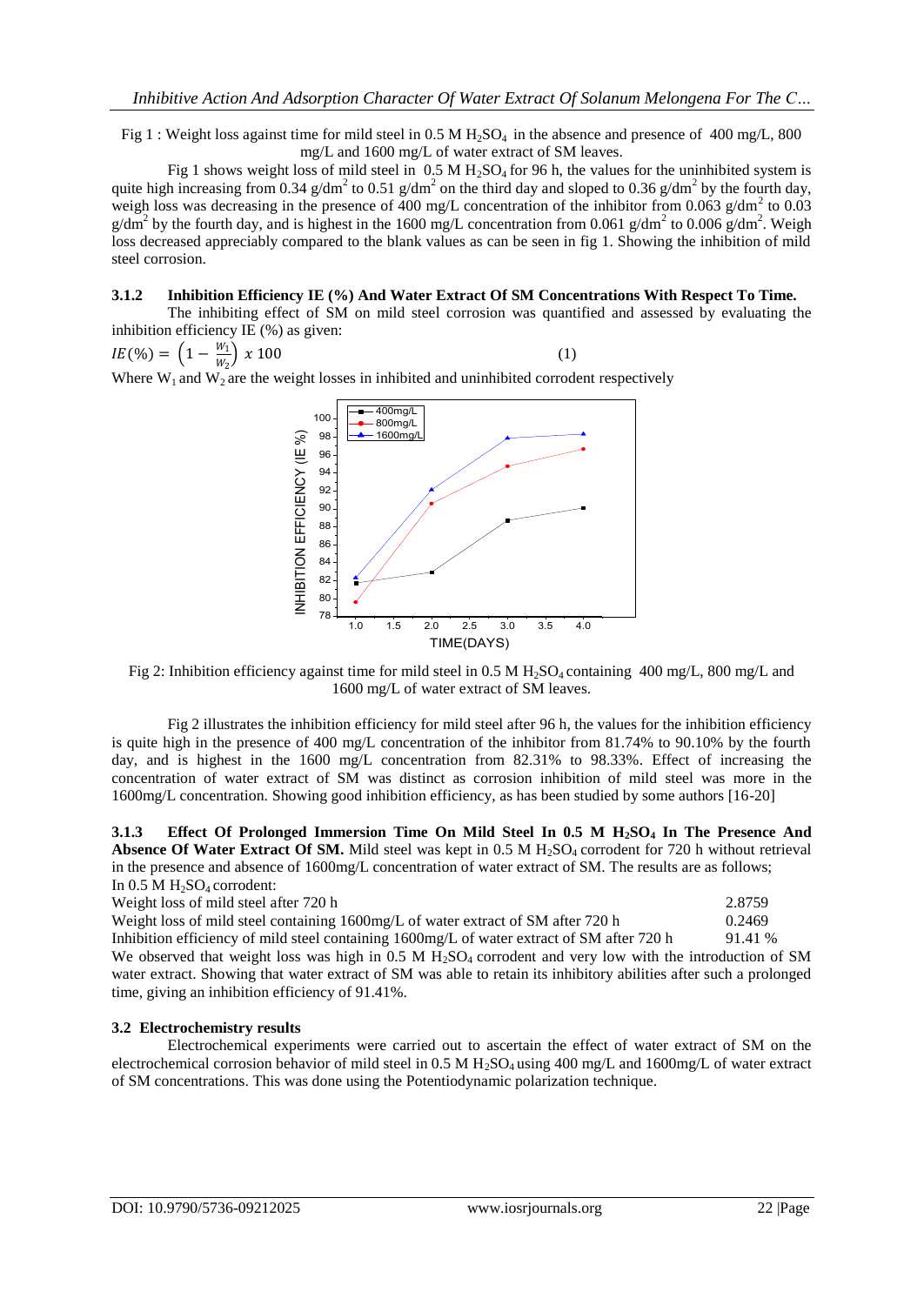## **Potentiodynamic Polarization**



Fig 3 Potentiodynamic polarization curves for mild steel in 0.5 M  $H_2SO_4$  in the absence and presence of 400mg/L and 1600mg/L SM- water extract.

Potentiodynamic polarization tests were then used to determine the effect of water extract of SM on the anodic dissolution of mild steel and cathodic hydrogen ion reduction. The electrochemical parameters derived from the polarization curves are summarized in table A. The values of the corrosion current densities in the absence ( $i_{\text{corl}}$ ) and the presence  $i_{\text{corr}}$  of the inhibitor were used to calculate the inhibition efficiency  $\eta$ % from the polarization data as follows:

|  | $\eta\% = \left(\frac{I_{corrbl} - i_{corrin h}}{i_{corrbl}}\right) \text{X} 100$ |  |                                                                                                                                                    |
|--|-----------------------------------------------------------------------------------|--|----------------------------------------------------------------------------------------------------------------------------------------------------|
|  |                                                                                   |  | Where $\mathbf{i}_{\text{corb}}$ and $\mathbf{i}_{\text{corrinh}}$ are the corrosion current density in the absence and presence of the inhibitor. |

**Table A. Tafel Polarization Parameters for Mild Steel in 0.5 M H2SO4 in the Absence and Presence of Water Extract of SM Concentrations**

| . . WYYZ ASIAYA WYY VA MAI'A W VALYVALYA WYAVANU |                                |                        |       |  |  |  |  |
|--------------------------------------------------|--------------------------------|------------------------|-------|--|--|--|--|
| System                                           | $E_{corr}(mV \text{ vs } SCE)$ | $i_{corr}(\mu A/cm^2)$ | $n\%$ |  |  |  |  |
| $0.5$ M $H_2SO_4$                                |                                |                        |       |  |  |  |  |
| Blank                                            | $-515.0$                       | 462.6                  |       |  |  |  |  |
| $400$ mg/L                                       | $-516.4$                       | 58.7                   | 87.3  |  |  |  |  |
| $1600$ mg/L                                      | $-491.9$                       | 54.5                   | 88.2  |  |  |  |  |

Fig 3 describes the Potentiodynamic polarization curves for mild steel in  $0.5$  M  $H_2SO_4$ . The corrosion potential,  $E_{corr}$ , of the 400mg/L and 1600mg/l concentrations of the water extract of SM in 0.5 M H<sub>2</sub>SO<sub>4</sub> containing mild steel are -516.4mV and -491.9mV respectively as shown in figure 3 and in table A. The corresponding  $i_{corr}$  values are 58.65mA/cm<sup>2</sup> and 54.5mA/cm<sup>2</sup> for the 400mg/L and 1600mg/L concentrations respectively. The result shows that the presence of the inhibitor reduces both the cathodic and the anodic corrosion current densities, thus implying that the corrosion rate of the mild steel was reduced when compared to the blank values where  $E_{corr}$  is  $-515 \text{mV}$  and  $I_{corr}$  is  $462.6 \text{mA/cm}^2$ . Also, the  $E_{corr}$  of the 1600mg/L is more positive (anodic) than the 400mg/L. Inhibition efficiency is higher in the 1600mg/L giving 88.2% while the 400mg/L gave 87.5%. Showing that water extract of SM is more effective at higher concentrations. This kind of phenomenon has been studied by several authors [21-25]

## **3.4 Adsorption Considerations**

Surface coverage data are very useful in determining inhibitor adsorption characteristics, such data are applied in construction of adsorption isotherm. Which give detailed information on adsorption mechanism?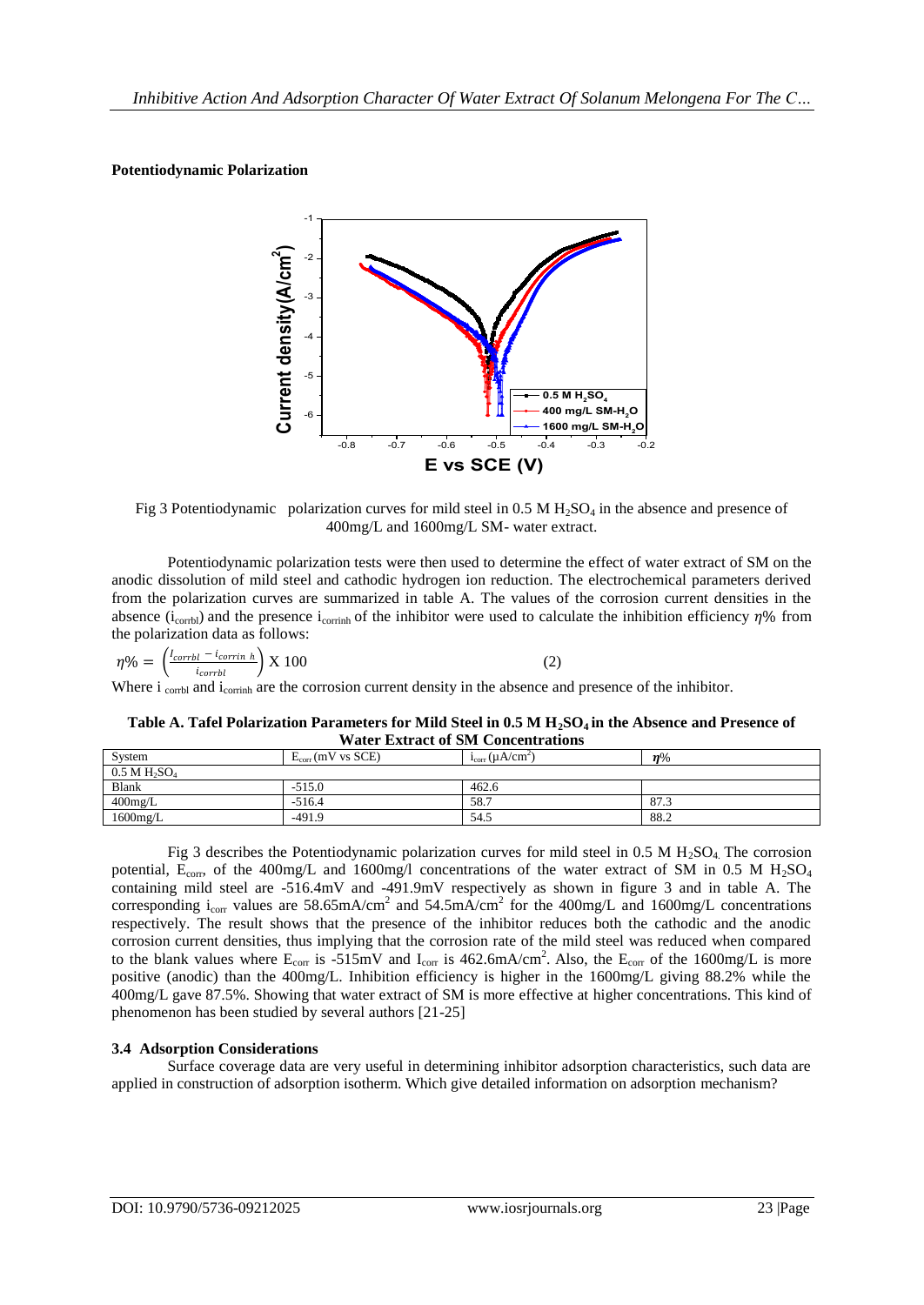

Fig 4. Langmuir adsorption isotherm for water extract of SM on mild steel in 0.5 M H<sub>2</sub>SO<sub>4</sub>.

The data obtained from gravimetric measurements can be used to determine the adsorption characteristics of water extract of SM on mild steel in the  $0.5$  M  $H<sub>2</sub>SO<sub>4</sub>$  according to the Langmuir equation:  $C/\Theta = 1/b + C$  (3)

Where  $1/b$  is the intercept, C is the inhibitor concentration and  $\Theta$  is the surface coverage. And  $\Theta = (IE \frac{9}{0}) / 100$ 

The plot of C/ $\Theta$  against C is shown in Fig. 4 which illustrates Langmuir adsorption isotherm for water extract of SM on mild steel in 0.5 M H<sub>2</sub>SO<sub>4</sub> A linear plot was obtained with a slope of 0.98 and intercept of 27.17 suggesting the adsorption of extract organic matter follows the Langmuir adsorption isotherm and confirms adsorption of the extract species on the corroding metal surface, slight deviation of the slope from unity suggest mild interaction between adsorbed species on the metal surface, changes in the heat of adsorption with increasing surface coverage.

In the water extract used in this study, the majority of the organic constituents should exist as protonated species and others in the molecular form. The protonated species could be adsorbed onto cathodic sites on the corroding metal surface and reduce  $H_2$  evolution, while the molecular species can be chemisorbed at active anodic sites and hinder the anodic dissolution reaction. It is possible that at low concentrations of 400mg/L the amount of the surface active organic matter of the extracts was insufficient, as the concentration increases, more of the organic matter becomes available for complex formation which subsequently diminishes the solubility of the surface layer leading to improved corrosion inhibition[26-30]. The trend of inhibition efficiency with immersion time and increase in concentration can be related to the adsorbability of the extract organic matter on the metal surface. This implies that increasing the concentration of water extract of SM in this environment gradually enhanced the adsorbability of the extract, possibly because certain constituents of the extract become available in sufficient amount for chemical interaction with the metal surface, thereby minimizing the adverse effect of increasing corrosion rate with prolonged immersion time. The chemical interaction of some of the extract constituents with the mild Steel surface at high concentrations is attributed to chemisorptions of inhibitor species at anodic and cathodic sites on the corroding metal surface.

## **IV. Conclusion**

This research work aimed at the inhibitive action and adsorption character of water extract of *Solanum melongena* for the corrosion of mild steel in 0.5 M H<sub>2</sub>SO<sub>4</sub>. The results showed that water extract of SM effectively reduced the corrosion rates of mild steel in  $0.5$  M  $H<sub>2</sub>SO<sub>4</sub>$  solution, better results were obtained at higher concentrations of the extract and at prolonged immersion time. Weight loss was high in the uninhibited 0.5 M  $H_2SO_4$  corrodent compared to the inhibited system in which it was low in the 400mg/L, lower in the 800mg/L and much lesser in the 1600mg/L concentrations, indicating that  $0.5$  M H<sub>2</sub>SO<sub>4</sub> was very aggressive on mild steel. Water extract of SM presented highest inhibition efficiency of 90.10% in the 400mg/L concentration, 96.65% for 800mg/L while 1600mg/L concentration was 98.33% for the gravimetric analysis. Polarization measurements showed that the adsorbed extracts organic matter inhibited the corrosion process via a mixedinhibition mechanism, affecting both the anodic metal dissolution process and the cathodic hydrogen evolution process. Extract adsorption which was due to the formation of a film on the metal/acid solution interface was further corroborated by the experimental data to fit the Langmuir isotherm. The data obtain from the gravimetric and electrochemical measurements demonstrated that water extract of SM can serve as a very good, cheap and readily available inhibitor for mild steel corrosion in  $0.5 M H_2SO_4$ .